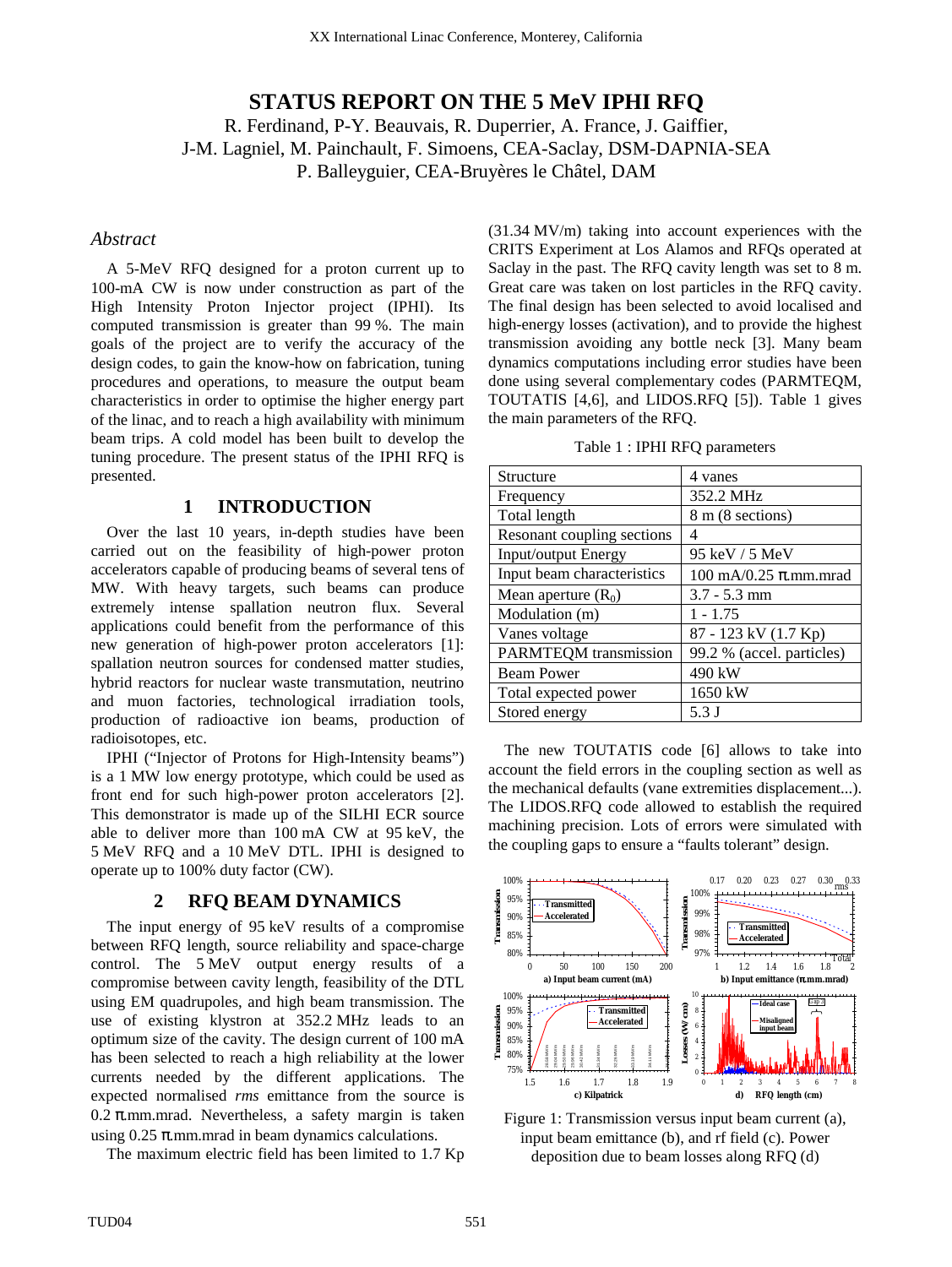### **3 RFQ CAVITY**

The structure is made up of 8 one-meter long sections accurately machined and brazed then assembled with a resonant coupling every 2 meters (similar to the LEDA design [8]). Details of the "Main steps for fabrication of the IPHI RFQ" are published in these proceedings (THD03, M Painchault *et al.*).



Figure 2: IPHI RFQ Artistic view with the 8 RF ports

The coupling plates allow a damping of the rf longitudinal parasitic modes and the introduction of fingers to push away the dipolar modes. The RF design of the cavity requires intensive 3D simulations and developments [7] with cross-checking on the cold model. The field will be tuned using 128 tuners equally distributed along the RFQ. The 8 Thomson RF windows are already on hand, similar windows have been successfully tested up to 700 kW at LANL for LEDA [8]. The low level RF is still under definition. A pick-up will be used for the fast phase and amplitude control using DSP. The slow frequency tuning will be done using the cooling system of the cavity based on the LEDA design [8]. The inlet water temperature is 10°C/50°F with water flows tuneable up to 6 m/s. An erosion/corrosion analysis is presently done.

Great care has been put into the optimization of the pumping system. Two of the 1-m long sections are dedicated to the rf feed while all the remaining sections are equipped with a total of 72 pumping ports carefully designed to maximize the pumping speed. The running pressure is expected to be 8  $10^{-6}$  Pa.



Figure 3:View of the RFQ cold model.

# **4 COLD MODEL**

### *3.1 Objectives*

The fabrication of a RFQ cold model started at the beginning of 1999. The aluminium cavities have been designed close to those of the final RFQ with possible fast adjustments of the geometry to test different end vane configurations, consequences of vane position errors... It is now mainly used to develop the RF tuning procedures and the associated hardware and software. Some of the development will be used to help on vane positioning before the brazing step with an expected precision better than  $10^{-5}$  m.

### *3.2 Design*

The 1:1 scale cold model has been designed using SUPERFISH for the main region and MAFIA for the end regions. The transverse section is composed of flat faces only, the tips of the electrodes are circular ( $\rho/r_0 = 0.85$ ). The design has been done for a resonance frequency of 350.7 MHz with all the tuners flush mounted and 352.2 MHz with the tuners 5 mm inside the cavity.

### *3.3 Modularity*



Figure 4 : transverse view of the RFQ cold model.

The cold model consists of octagonal 1-meter long sections in which the 4 electrodes are screwed. Three different kinds of end pieces may be screwed to the main electrodes: input/output beam, coupling region and plain pieces. This last type allows to form a 2 meters long RFQ with a continuous electrode. Three different kinds of segments can be used :

- 1- "pumping" type with the same slug tuners distribution as the final pumping segments,
- 2- "RF coupling" type with one rectangular hole per quadrant to allow the study of RF power coupling through irises,
- 3- "Tuners over-equipped" type with 8 tuners per quadrant instead of 4 for an accurate study of the voltage law tuning.

One "pumping" section and one "Tuners overequipped" section are tested since August 99. The measured resonance frequencies with the tuners at the nominal position are respectively 350.054 MHz and 351.24 MHz, the relative error is less than  $3.10^{-3}$ . The lower 2 dipole modes are about 700 kHz apart. Four more segments will be tested soon.

An elaborated pulley system guides the bead on different path through the 4 quadrants allowing a comparison of the magnetic and electric fields measurement in several locations (see Figure 5).